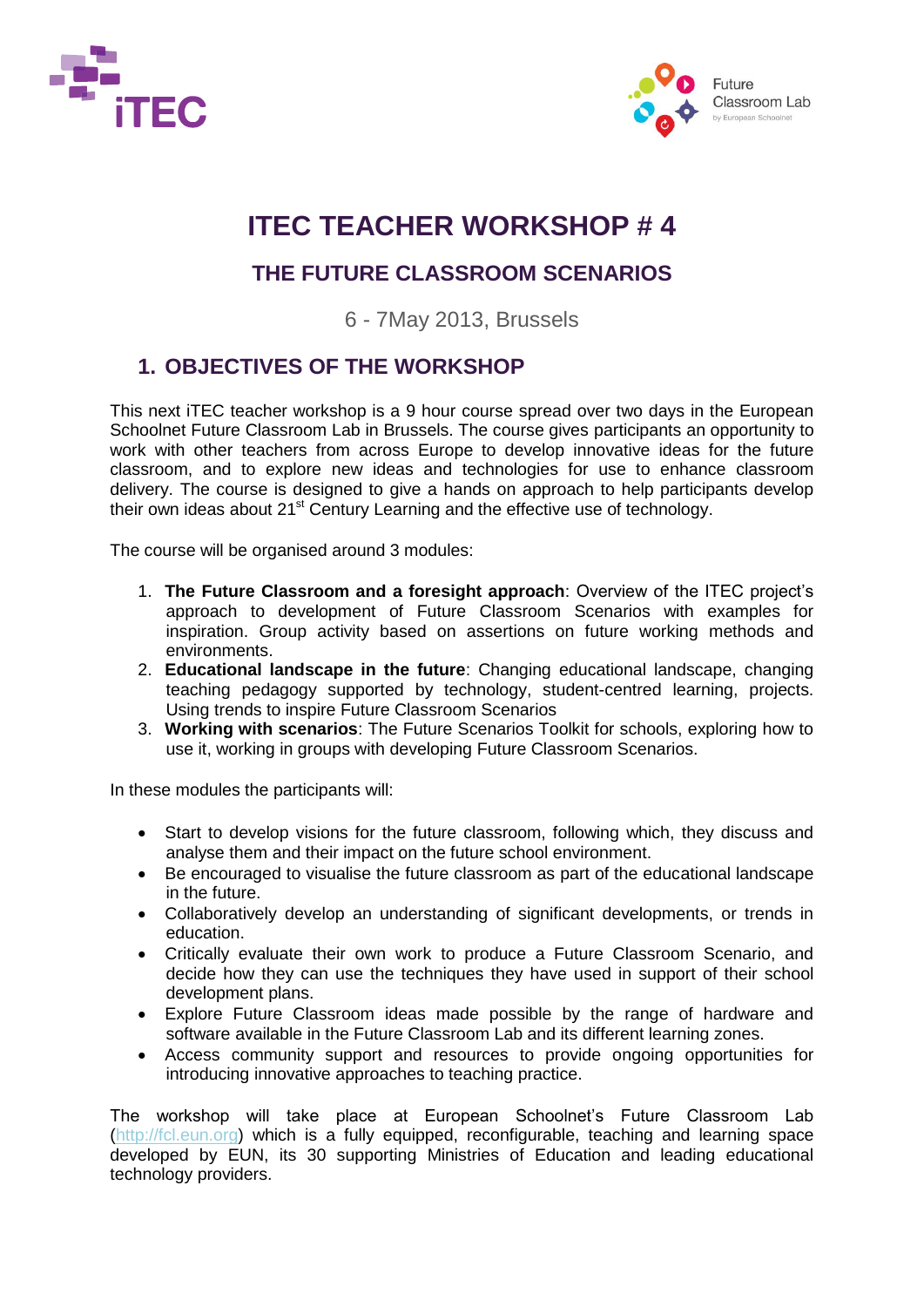



## **Participants**

There will be 20 participants, 2 participants from 10 European countries.

Participants are encouraged to bring their own laptop/tablet.

During the workshop, the participants will be encouraged to make use of the iTEC technologies, and share ideas and experiences through discussions. Participants will be invited to experiment with their own approaches to learning and teaching and with innovative and unconventional classroom practices.

After the workshop, the participants will be considered as iTEC Ambassadors and be invited to carry on some activities as follow up of the workshop:

- Participants should identify key stakeholders and communities that they could involve in Future Classroom Scenario development. It would be particularly beneficial if the participants could to form their own network and community of practice following the completion of the course.This follow up activity should be guided by the Future Classroom Scenario toolkit resources covered in the course.
- Participants should establish trends identified by other key stakeholders and communities. This follow-up activity should be guided by the Future Classroom Scenario toolkit resources covered in this module.
- Participants can be asked to report back on how they have, or plan to, make use of activities from the iTEC Future Classroom Scenario Development toolkit.The trainer can organise this as a webinar where each participants provides a progress update, or as an activity within an online community of practice.
- Participants will be invited to create a video on their teaching practices and use of the iTEC Learning Activities
- The teachers must commit to making use of the iTEC technologies, and play an active role in the iTEC community forum.

They will also be encouraged to share what they have learnt, and introduce the Future Classroom Scenarios concept to their colleagues and network.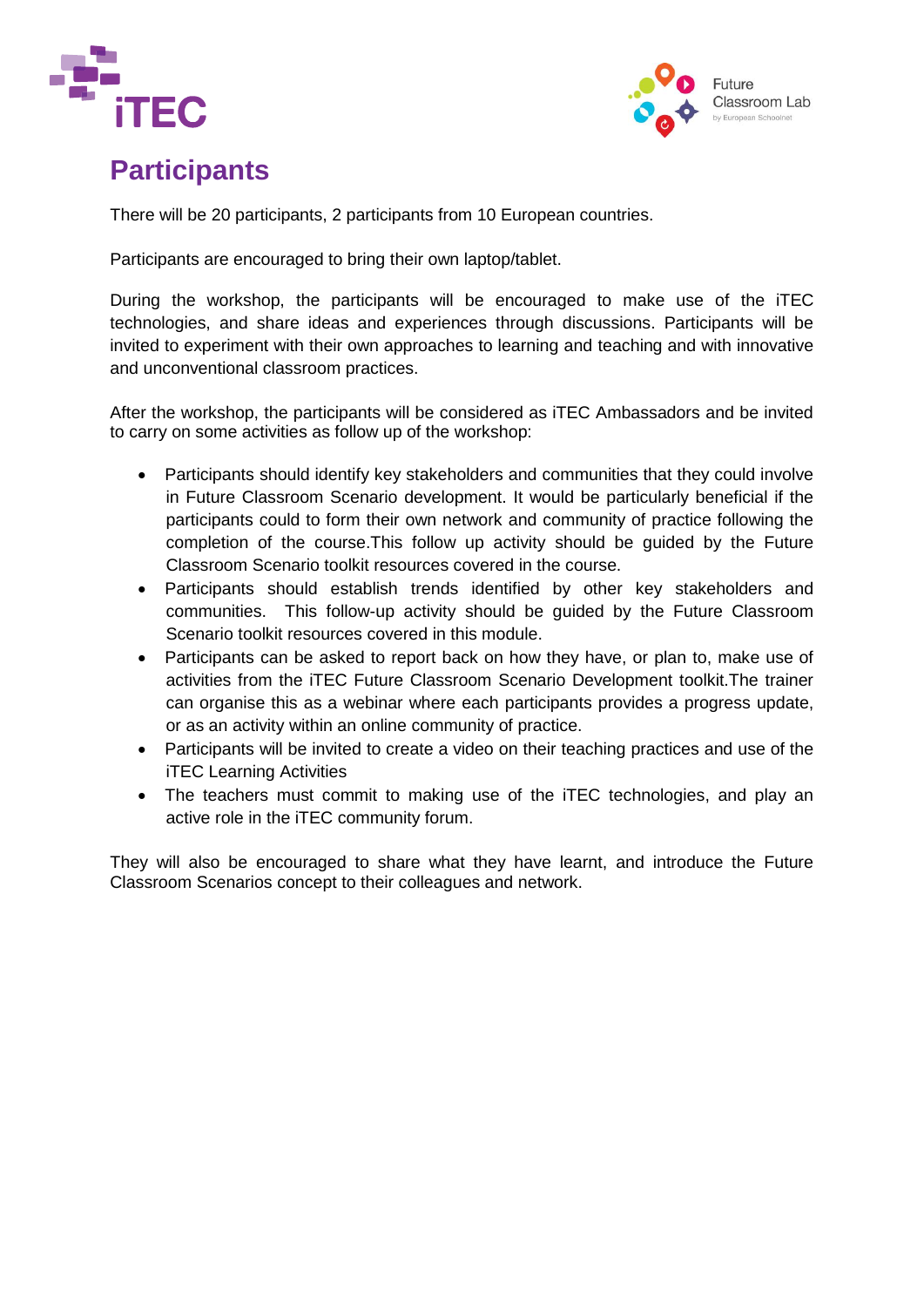



### **2. PROGRAMME**

The workshop is organised in 3 modules :

- The Future Classroom and a foresight approach
- Educational landscape in the future
- Working with scenarios

## **Monday 6 May 2013**

| $12.45 - 13.30$                   | <b>Welcome, Registration &amp; Lunch</b>                                                                                                                                                                                                                                                                                                                                                                                                                                                                                                                                                                                                 |
|-----------------------------------|------------------------------------------------------------------------------------------------------------------------------------------------------------------------------------------------------------------------------------------------------------------------------------------------------------------------------------------------------------------------------------------------------------------------------------------------------------------------------------------------------------------------------------------------------------------------------------------------------------------------------------------|
|                                   |                                                                                                                                                                                                                                                                                                                                                                                                                                                                                                                                                                                                                                          |
| $13.30 - 16.45$                   | 1 - The Future Classroom and a foresight approach (part 1)                                                                                                                                                                                                                                                                                                                                                                                                                                                                                                                                                                               |
| Includes a 15 min<br>coffee break | This module is the first of three covering the development of Future<br>Classroom Scenarios, in a process described by the iTEC Future Classroom<br>Scenario development toolkit. The module is intended to ensure that<br>participants are familiar with the iTEC project, its working methods and<br>goals. The participants start to develop visions for the future classroom,<br>following which, they discuss and analyse them and their impact on the<br>future school environment.<br>The module works through parts of the toolkit in order to demonstrate how<br>the participants may use these techniques in their own school. |
| $16.45 - 19.30$                   | <b>Free time &amp; Discovery of Brussels</b>                                                                                                                                                                                                                                                                                                                                                                                                                                                                                                                                                                                             |
| 19.30                             | <b>Dinner</b> at the restaurant Le Cercle des Voyageurs in Brussels city<br>center - www.lecercledesvoyageurs.com                                                                                                                                                                                                                                                                                                                                                                                                                                                                                                                        |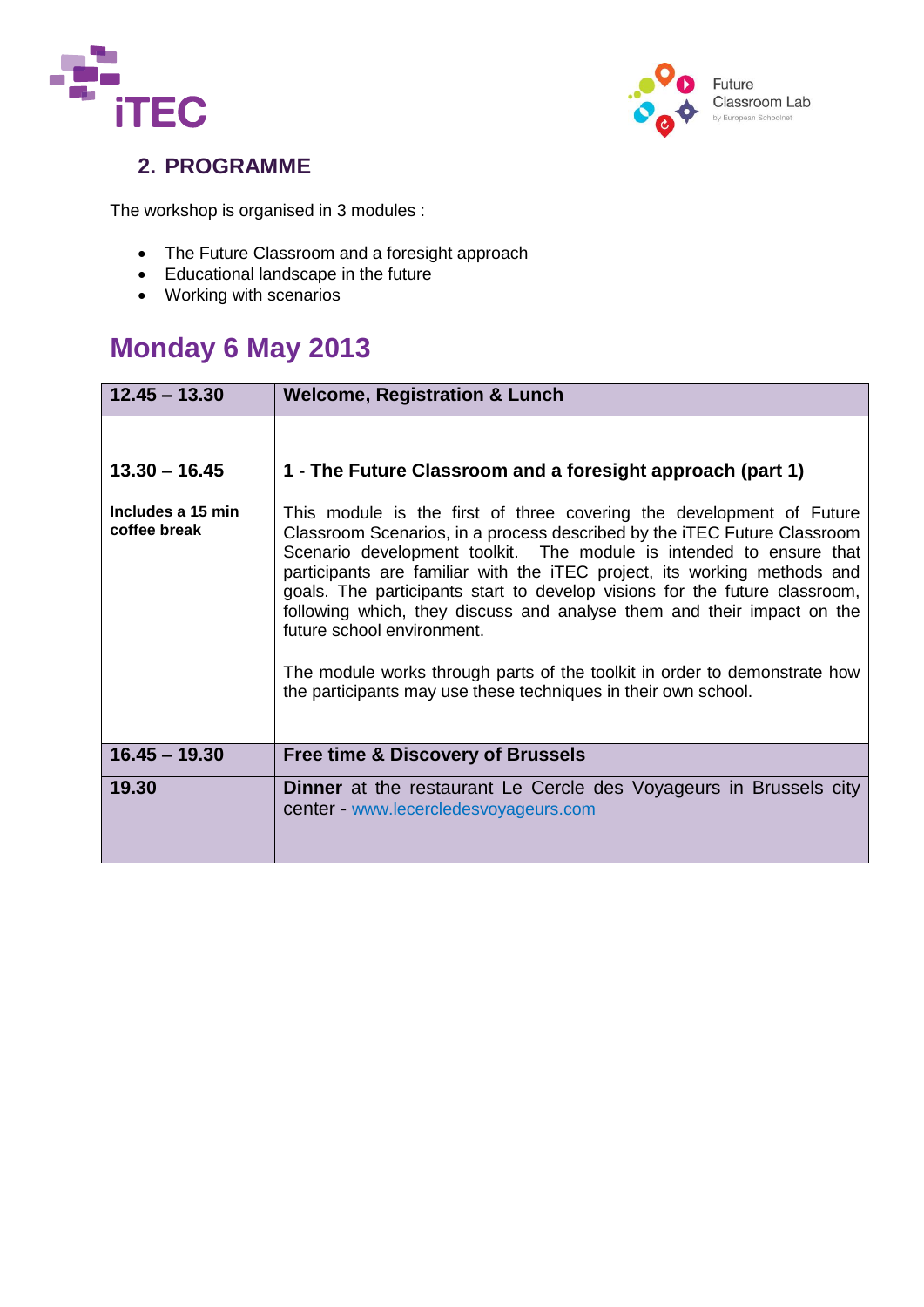



# **Tuesday 5 May 2013**

| $8.30 - 9.00$                                       | <b>Welcome &amp; Coffee</b>                                                                                                                                                                                                                                                                                                                                                                                                         |
|-----------------------------------------------------|-------------------------------------------------------------------------------------------------------------------------------------------------------------------------------------------------------------------------------------------------------------------------------------------------------------------------------------------------------------------------------------------------------------------------------------|
| $9.00 - 12.15$<br>Includes a 15 min<br>coffee break | 2 - Educational landscape in the future<br>The module focuses on identification of trends that are likely to have an<br>impact on the future education landscape, and helps participants develop a                                                                                                                                                                                                                                  |
|                                                     | shared conception of the future school. The trainer should point out the<br>multiform spaces of learning and their connection with learning methods and<br>tools, and the role of technology as part of this whole.                                                                                                                                                                                                                 |
| $12.15 - 13.00$                                     | Lunch                                                                                                                                                                                                                                                                                                                                                                                                                               |
|                                                     |                                                                                                                                                                                                                                                                                                                                                                                                                                     |
| $13.00 - 16.15$                                     | 3 - Working with scenarios                                                                                                                                                                                                                                                                                                                                                                                                          |
| Includes a 15 min<br>coffee break                   | In this module the trends established in the previous modules are used as<br>the basis for developing a Future Classroom Scenario intended to provide<br>the blue print for school developments.                                                                                                                                                                                                                                    |
|                                                     | Participants work in groups of 4, representing key stakeholders in the<br>development process, and use their different perspectives to determine how<br>identified trends will impact on future classroom practices. This insight is<br>used to produce a Future Classroom Scenario. It includes a narrative<br>specifically designed so that, when implemented it will move the institution<br>on in terms of innovation maturity. |
| $16.15 - 16.45$                                     | <b>World Café &amp; Conclusion</b>                                                                                                                                                                                                                                                                                                                                                                                                  |
| 16.45                                               | <b>Group Picture &amp; End of the workshop</b>                                                                                                                                                                                                                                                                                                                                                                                      |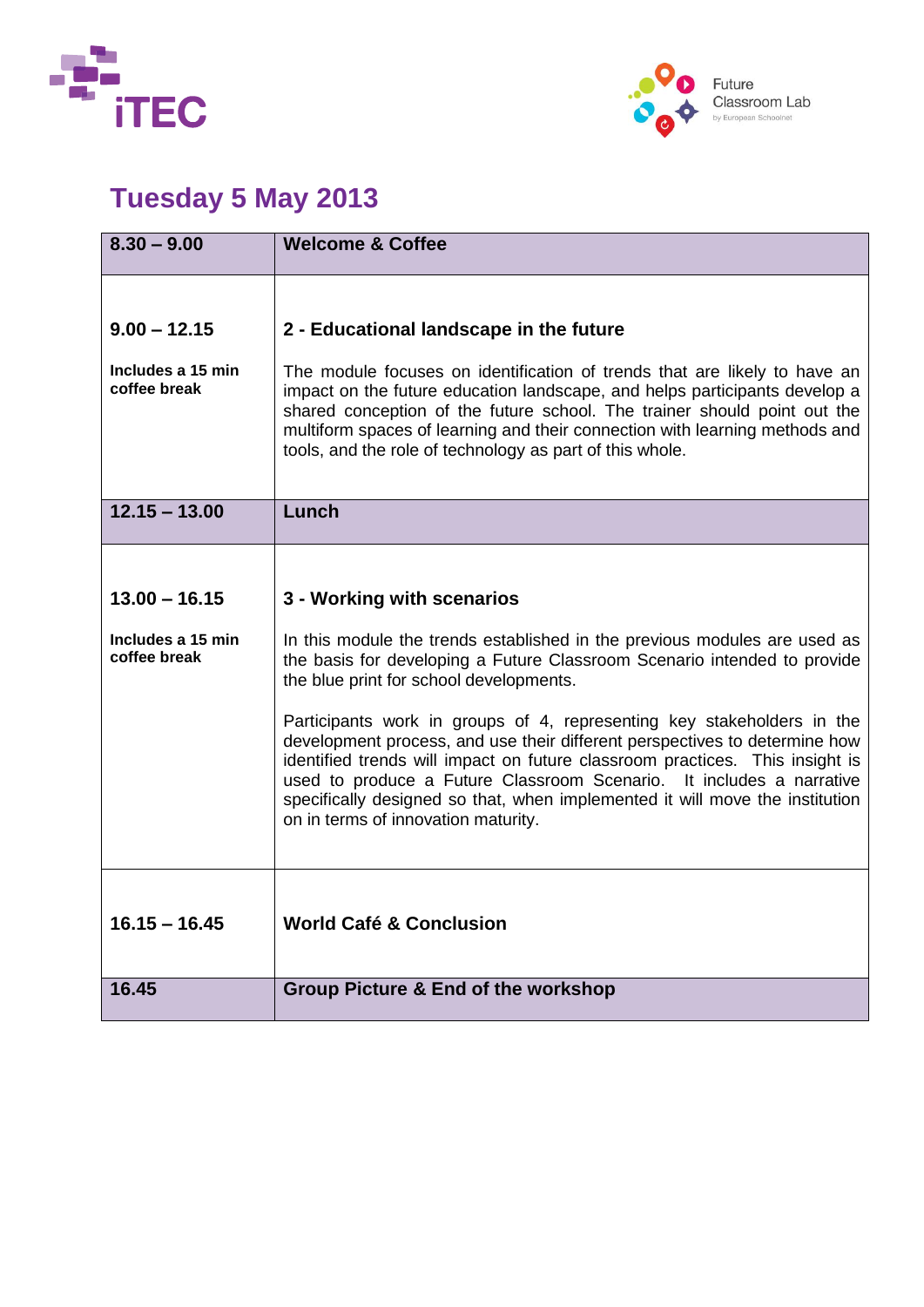



### **3. PRACTICAL DETAILS**

## **Travel & Costs**

The workshop will take place on 6-7 May. The participants should be available to travel in the afternoon/evening of Sunday 5 May or morning of the Monday 6 May. The return is by default on 7 May (evening). However, the participants can request the return flight later (the extra costs and nights should be paid by the participant him/herself).

The workshop is free of charge and the travel and accommodation expenses will be covered for the selected teachers.

The following expenses will be covered by European Schoolnet:

- **Travel**: Flight or train (please keep your boarding pass or train tickets ar you will be asked to send it to European Schoolnet after your travel)
- **Accommodation** (1 or 2 nights depending on travel arrangements, incl. breakfasts)
- **Local transport** in Brussels (Metro tickets provided at the registration on Monday 6 May)
- **Meals**: two lunches (6 and 7 May) and one dinner (6 May)

The other costs will be covered by the participants.

**NB: It is requested that all participants send their boarding pass or train tickets after they return, by post to Marie Le Boniec – European Schoolnet – 61 Rue de Treves – 1040 Bruxelles – Belgium.**

## **Accomodation**

#### **Thon Hotel EU**

#### **Metro Maelbeek**

Rue de la Loi/Wetstraat 75 B-1040 Brussels Tel: +32 (0)2 204 3911 Website: [http://www.thonhotels.com/hot](http://www.thonhotels.com/hotels/countrys/belgium/brussels/thon-hotel-eu/) [els/countrys/belgium/brussels/thon](http://www.thonhotels.com/hotels/countrys/belgium/brussels/thon-hotel-eu/)[hotel-eu/](http://www.thonhotels.com/hotels/countrys/belgium/brussels/thon-hotel-eu/)

### **Workshop venue**

#### **European Schoolnet (EUN) office**

#### **Metro Maelbeek**

European Schoolnet office is located in front of the hotel, at: Rue de Trèves 61 (3rd floor) B-1040 Brussels [www.europeanschoolnet.org](http://www.europeanschoolnet.org/)